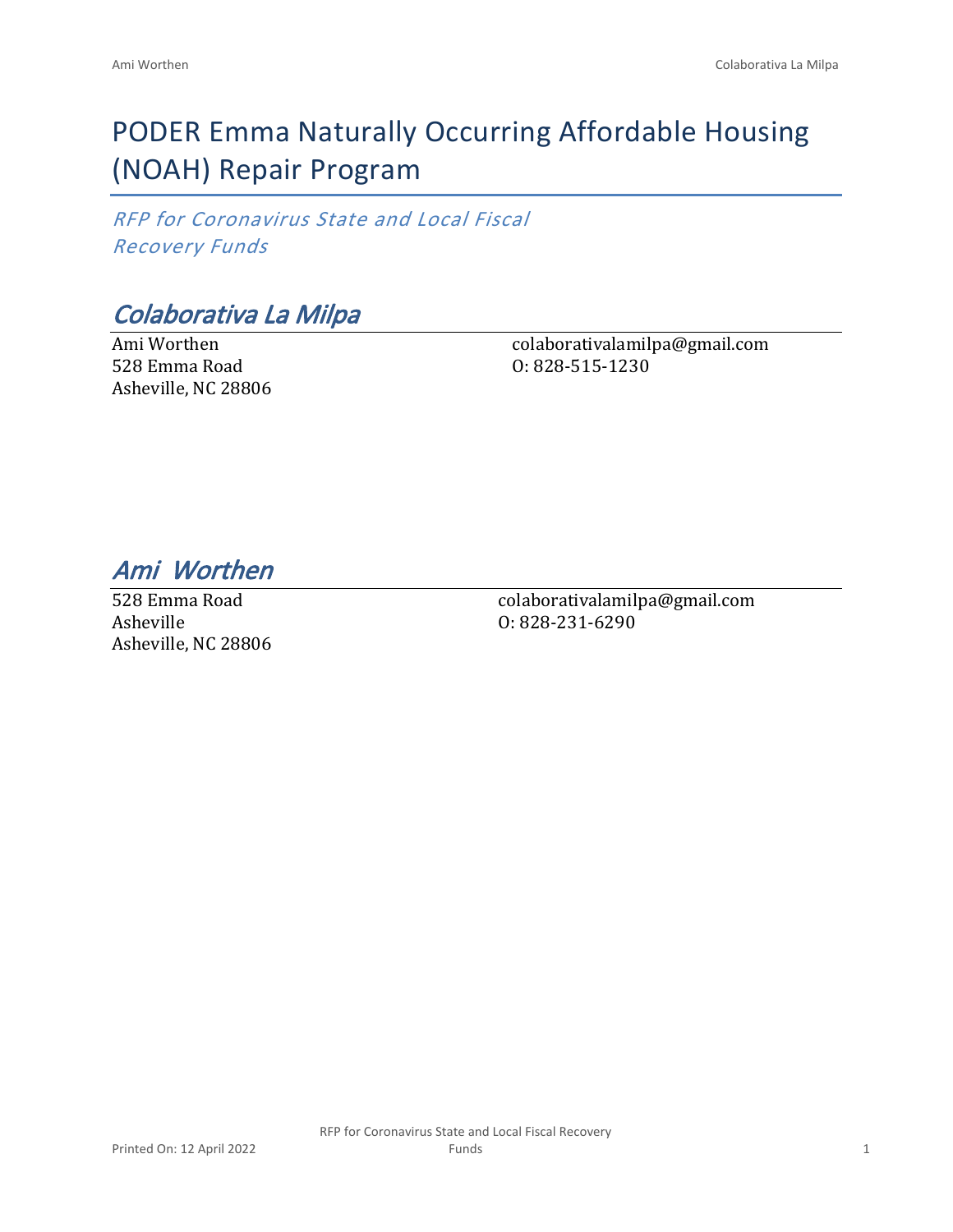## Application Form

### *Question Group*

Buncombe County requests proposals for projects to help the community recover from and respond to COVID-19 and its negative economic impacts.

Buncombe County has been awarded \$50,733,290 in Coronavirus State and Local Fiscal Recovery Funds (Recovery Funding), as part of the American Rescue Plan Act. To date, Buncombe County has awarded projects totaling \$23,093,499, leaving a balance of \$27,639,791 available to award.

Visit [http://www.buncombecounty.org/recoveryfundinghttp://www.buncombecounty.org/recoveryfundingwww.b](http://www.buncombecounty.org/recoveryfunding) [uncombecounty.org/recoveryfundinghttp://www.buncombecounty.org/recoveryfundinghttp://www.buncombeco](http://www.buncombecounty.org/recoveryfunding) [unty.org/recoveryfundinghttp://www.buncombecounty.org/recoveryfundinghttp://www.buncombecounty.org/re](http://www.buncombecounty.org/recoveryfunding) [coveryfunding](http://www.buncombecounty.org/recoveryfunding) for details.

This infusion of federal resources is intended to help turn the tide on the pandemic, address its economic fallout, and lay the foundation for a strong and equitable recovery.

Buncombe County is committed to investing these funds in projects that:

- Align to county strategic plan and community priorities
- Support equitable outcomes for most impacted populations
- Leverage and align with other governmental funding sources
- Make best use of this one-time infusion of resources
- Have a lasting impact

Proposals shall be submitted in accordance with the terms and conditions of this RFP and any addenda issued hereto.

Click [here](https://www.buncombecounty.org/common/purchasing/Buncombe%20Recovery%20Funding%20RFP%202022.pdf) for the full terms and conditions of the RFP

#### **Organization Type\***

Nonprofit

#### **Nonprofit documentation**

If nonprofit, attach IRS Determination Letter or other proof of nonprofit status.

Colaborativa La Milpa 501c3 IRS Letter.pdf

#### **Name of Project.\***

PODER Emma Naturally Occurring Affordable Housing (NOAH) Repair Program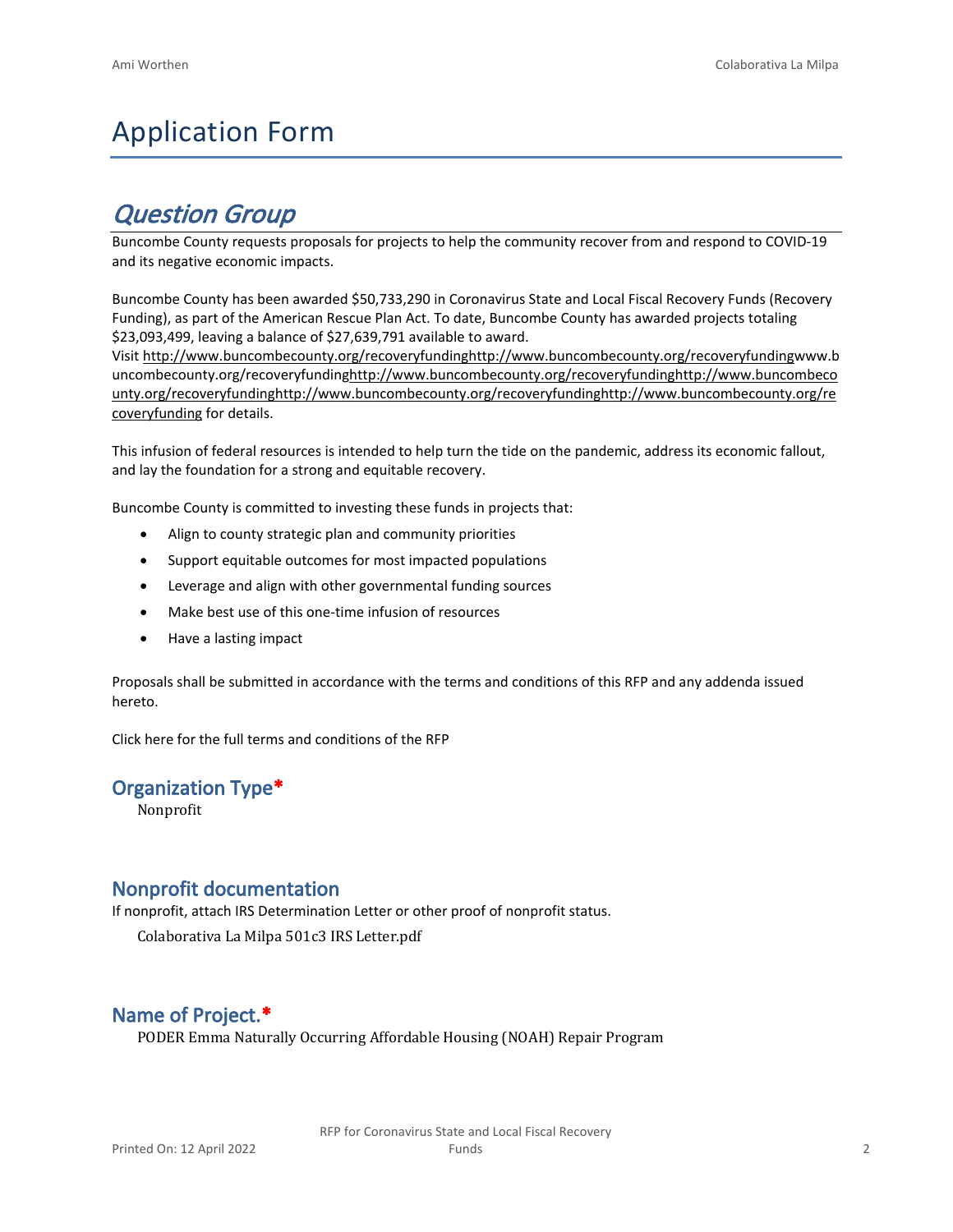#### **New/Updated Proposal\***

Is this a new project proposal or an updated version of a proposal submitted during the earlier (July 2021) Recovery Funding RFP?

Updated version of previously submitted proposal

#### **Amount of Funds Requested\***

\$264,000.00

#### **Category\***

Please select one:

- Affordable Housing
- Aging/Older Adults
- Business Support/Economic Development
- Environmental/Climate
- Homelessness
- K-12 Education
- Infrastructure and/or Broadband
- Mental Health/Substance Use
- NC Pre-K Expansion
- Workforce

Affordable Housing

#### **Brief Project Description\***

Provide a short summary of your proposed project.

PODER Emma's Naturally Occurring Affordable Housing (NOAH) Repair Program provides critical health, safety and quality of life home repair to ensure the longevity of mobile homes, the most common form of naturally occurring affordable housing in our community. Our program focuses on units located within cooperatively owned permanently affordable housing, although when funding allows, extends to households in the Erwin school district.

By preserving existing deeply affordable housing, we provide a viable solution for low income communities in a market that can not offer the same level of affordability through the construction of new housing. Our organization serves units that, with a relatively low level of investment for repair, will provide housing for families for generations and keep people in place that would otherwise be at risk for homelessness and displacement.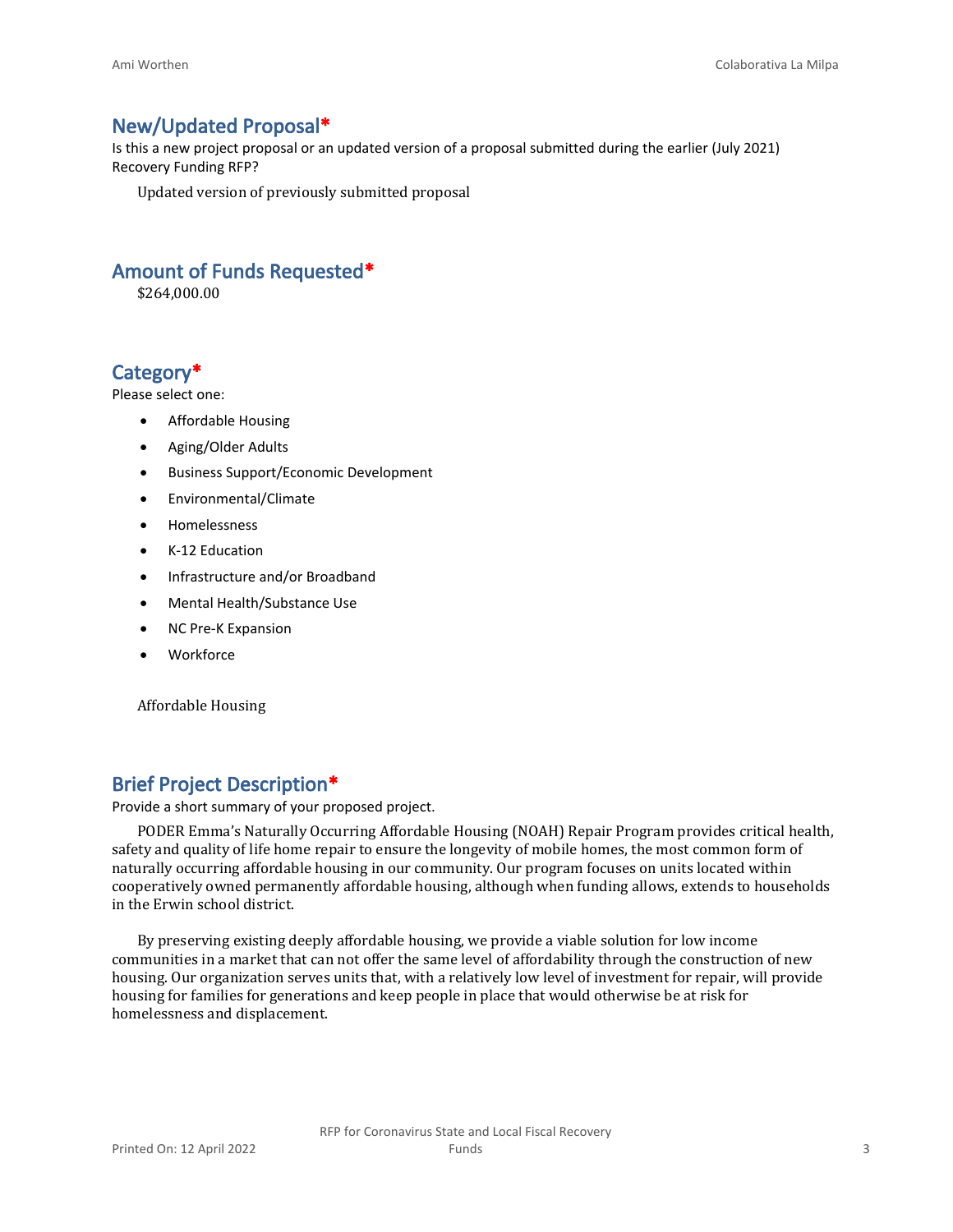#### **Project Plan\***

Explain how the project will be structured and implemented, including timeframe.

This two year project builds upon PODER Emma's New Start accomplishments to create an ongoing home repair program.

Applicants to the NOAH Repair Program will work with PODER Emma to create a shared scope of work for home repair based on a 3rd party inspection and assessment that identifies health, safety, and significant quality of life concerns. Each unit is guaranteed a minimum amount of repair to address health and safety concerns, and additional funding is prioritized and allocated to address additional quality of life repair needs. This program addresses important public health issues including mold, heating/cooling/insulation and energy efficiency, accessibility, and repairs related to the preservation of naturally occurring affordable housing and aging in place.

Our NOAH Repair Program will serve an estimated 12 units per year with a scope of work of approximately \$10,000 per unit.

#### **Statement of Need\***

Describe the need that this project will address. Include data to demonstrate the need, and cite the source of the data.

There is a well established lack of affordable housing in Buncombe County. The 2019 Bowen National Research Report commissioned by the City of Asheville found that 46.1% renters in Buncombe County are cost burdened, spending over 30% of their income on housing, with 19.4% severely cost burdened. The study also showed there were only 82 homes for sale for under \$200,000 in Buncombe County.

There are a multitude of causes for this crisis, including the fact that existing affordable housing in Buncombe County has been systematically disinvested in, as investors often use it as a place to temporarily put their money and then sell for profit.

PODER Emma's NOAH Repair Program supports residents of the Emma community (and the surrounding Erwin district), which is disproportionately impacted by the lack of affordable housing with 73% of the population earning less than \$50,000 a year (US Census). The census also indicates that 37% of the homes in Emma are mobile homes, which are the focus of our home repair work.

There is a critical need to protect and repair existing affordable housing, as new construction can't replace affordability at the same level. This is the primary need our project is designed to address, while also addressing inequities through transformative property management and resident support.

#### **Link to COVID-19\***

Identify a health or economic harm resulting from or exacerbated by the public health emergency, describe the nature and extent of that harm, and explain how the use of this funding would address such harm.

PODER Emma primarily works with Latinx immigrants and people of low income. These marginalized community members face many barriers that create housing stability. These pre-existing systemic barriers were only worsened by COVID-19 due to loss of income, disproportionate infection rates, and increased isolation.

The loss of income that occurred as a result of COVID-19 has meant that for many families, homes are in greater disrepair. The home repair program outlined in our proposal is needed to protect existing affordable housing stock.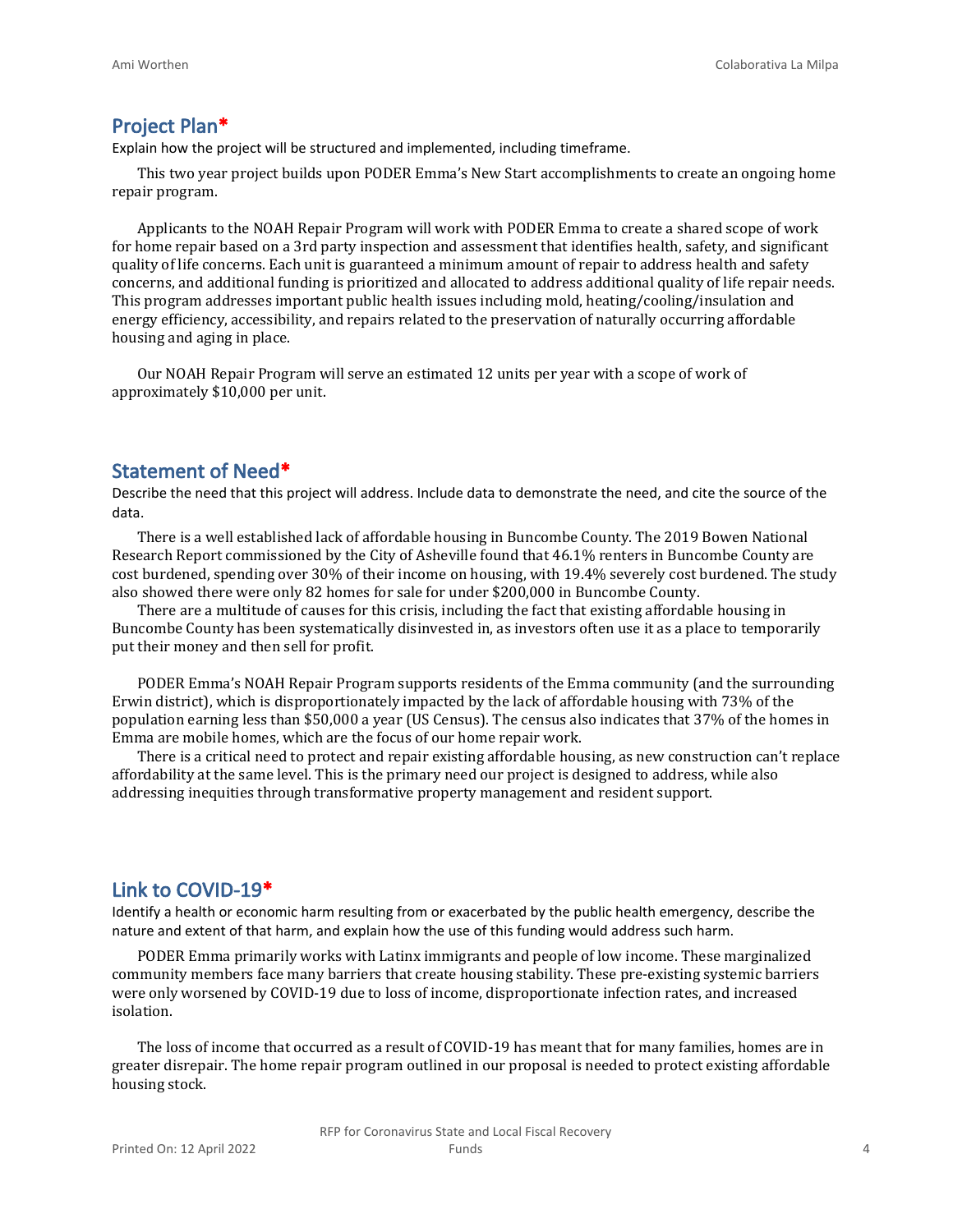#### **Population Served\***

Define the population to be served by this project, including volume and demographic characteristics of those served.

This project will serve people in the Emma community and the Erwin district. Emma Elementary School reflects the racial demographics of our community: students are 47% Hispanic; 17% Black; 30% White; and 5% 2 or more races. 99% of Emma Elementary students are eligible for free or reduced lunch. The work outlined in this proposal will focus on 24 households, the majority of whom are Latinx immigrants of low income. These residents are diverse in terms of age, sexuality, religion, and gender.

#### **Results\***

Describe the proposed impact of the project. List at least 3 performance measures that will be tracked and reported. If possible, include baselines and goals for each performance measure.

Performance measures that will be tracked and reported include:

# of housing units repaired through NOAH Repair Program - goal total 24 units

# of households under 80% AMI - goal 24, with 17 at 50% AMI or lower

% served who are people of color - goal 70%

#### **Evaluation\***

Describe the data collection, analysis, and quality assurance measures you will use to assure ongoing, effective tracking of contract requirements and outcomes.

Building on our experience with the New Start grant, we will continue one-on-one visits to track data and to determine resident personal and housing repair needs.

These visits will inform our home repair plans. The detailed work plans will be used in an ongoing manner to track progress on the repairs we commit to implementing.

All repair work will be inspected through Chispas Property Maintenance.

A PODER Emma staff team, with support from Colaborativa La Milpa, will be tasked with ensuring this work plan tracking system is aligned with contract requirements.

An evaluation tool will be developed and used to measure quality and outcomes for all components of the project.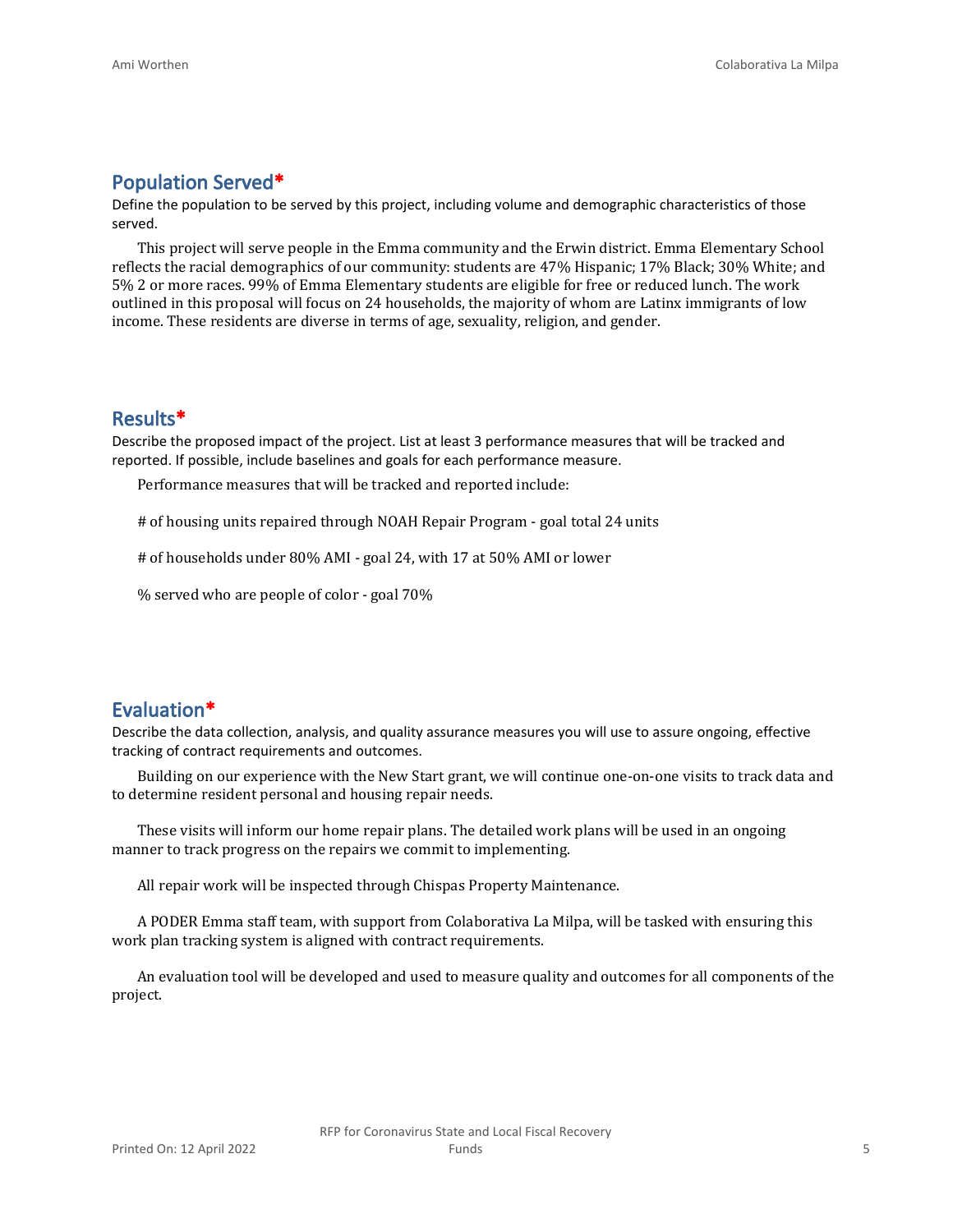#### **Equity Impact\***

How will this effort help build toward a just, equitable, and sustainable COVID-19 recovery? How are the root causes and/or disproportionate impacts of inequities addressed?

A majority of PODER Emma staff and residents we work with are members of Buncombe County's Latinx immigrant community which confronts racism, xenophobia, and marginalization on a daily basis. As a result, we experience inequities in outcomes in all areas of life. For example, while 7% of the population of Buncombe County is Hispanic, 30% of Hispanic residents in the county live below poverty level, as compared to 13.3% of the population as a whole (US Census). Hispanic residents also contracted COVID-19 at a similarly high percentage, 20% of total cases (NCDHHS).

We believe that the people most impacted by inequities are most qualified to eliminate them. Our community's mutual aid efforts during COVID-19 were a vivid demonstration of that truth.

Investing in home repair to protect and enhance the affordable housing will help ensure that our community has a just, equitable, and sustainable COVID-19 recovery.

#### **Project Partners\***

Identify any subcontractors you intend to use for the proposed scope of work. For each subcontractor listed, indicate:

1.) What products and/or services are to be supplied by that subcontractor and;

2.) What percentage of the overall scope of work that subcontractor will perform.

Also, list non-funded key partners critical to project.

For the proposed scope of work, PODER Emma will subcontract with Chispas Property Management & Maintenance Cooperative to inspect the units, advise which repairs are most needed, and implement and/or oversee and coordinate all repairs.

We also engage in ongoing peer learning with Habitat for Humanity, as a colleague in the field with an established home repair program. Our repair program was created after participating in Habitat's home repair committee, and realizing the need for an independent program that focuses on meeting the needs that due to structural barriers Habitat is unable to address. We deeply value our relationship with Habitat and the learning that emerges from that relationship.

#### **Capacity\***

Describe the background, experience, and capabilities of your organization or department as it relates to capacity for delivering the proposed project and managing federal funds.

Since PODER Emma's founding in 2018, we have supported the establishment of six housing and real estate cooperatives with a total of 43 units of permanently affordable housing and two key commercial properties in the heart of the Emma neighborhood. We have stewarded five member businesses in our Worker Owned Cooperative Network as well as established an Early Childhood Education (ECE) Cooperative Network and a bulk food buying cooperative. This proven track record demonstrates our capacity for ensuring project deliverables.

In terms of managing federal funds, as a member of Colaborativa La Milpa, our organization receives fiscal oversight and management services through Power in Numbers Bookkeeping and Corliss & Solomon, PLLC.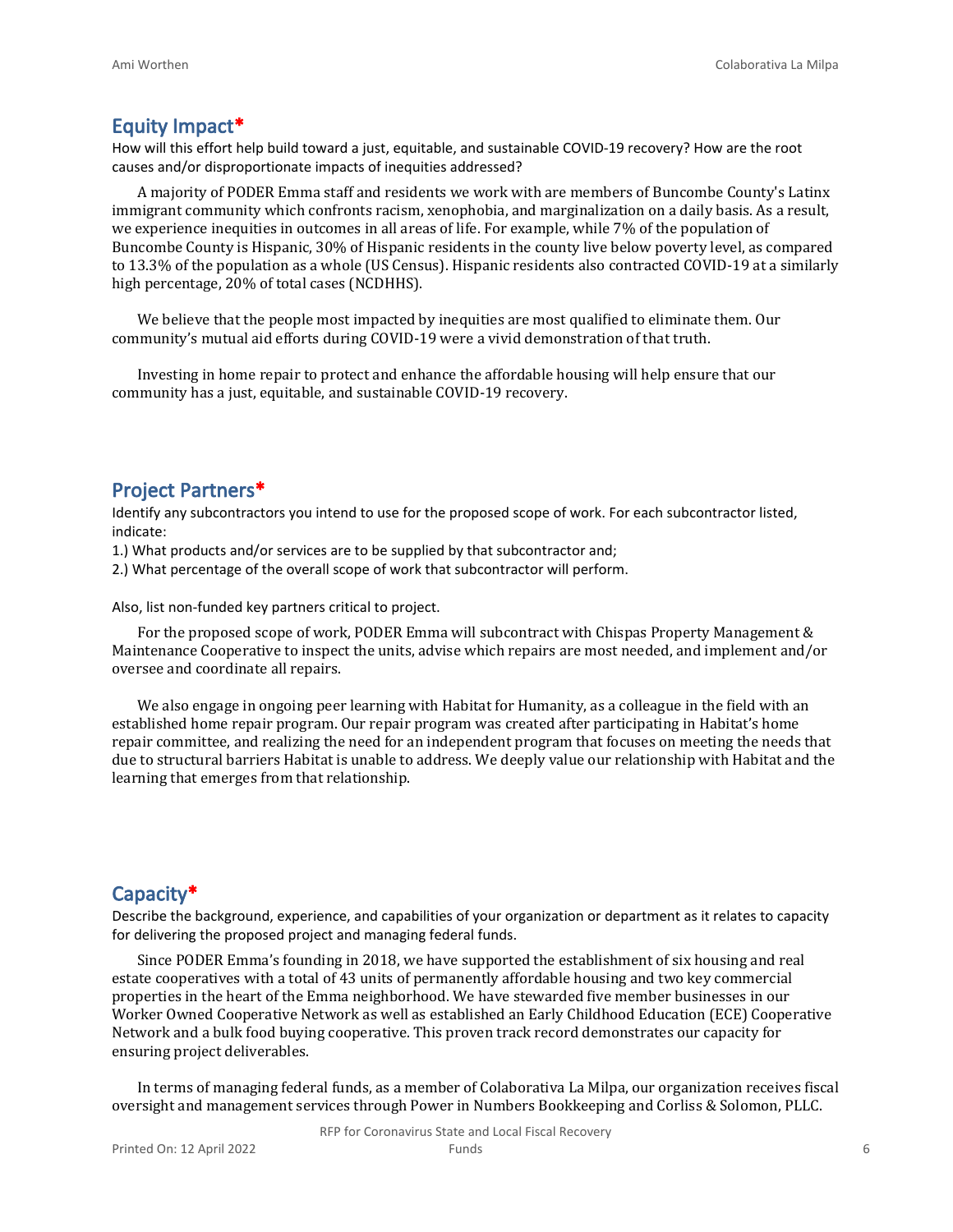We have established budget monitoring systems and strong financial management policies, with financial reports reviewed and approved by Colaborativa La Milpa's board of directors.

For this project, PODER Emma will build on our New Start pilot project based on lessons learned through that experience. Since this is our first federal grant proposal, we are not significantly increasing # of units served from New Start, to ensure that we continue to grow and learn incrementally.

#### **Budget\***

Provide a detailed project budget including all proposed project revenues and expenditures, including explanations and methodology. For all revenue sources, list the funder and denote whether funds are confirmed or pending. For project expenses, denote all capital vs. operating costs, and reflect which specific expenses are proposed to be funded with one-time Buncombe County Recovery Funds.

Download a copy of the budget form [HERE](https://buncombecounty.org/common/community-investment/grants/early-childhood-education/Recovery-Funds-budget-template.xlsx). Complete the form, and upload it using the button below.

PODER Emma NOAH Repair Program Budget.xlsx

#### **Special Considerations\***

Provide any other information that might assist the County in its selection.

We want to emphasize that all of PODER Emma's work is community-led. For example, we support the Emma Neighborhood Council which works to make sure that community voices are heard when important decisions are being made that affect Emma, including zoning and new development. The Council also stewards the Neighborhood Planning processes and implementation of the Plan, to ensure that local government, institutions, and agencies work in alignment with our community's vision for the future. In 2018 the first Plan was finalized to identify community based strategies to prevent displacement; you can find it on our website, poderemma.org. In 2020 we began the second phase of Planning to create public policy, zoning and investment recommendations. This is projected to be finalized by mid 2022, and hopes to inform future Small Area Planning with Buncombe County.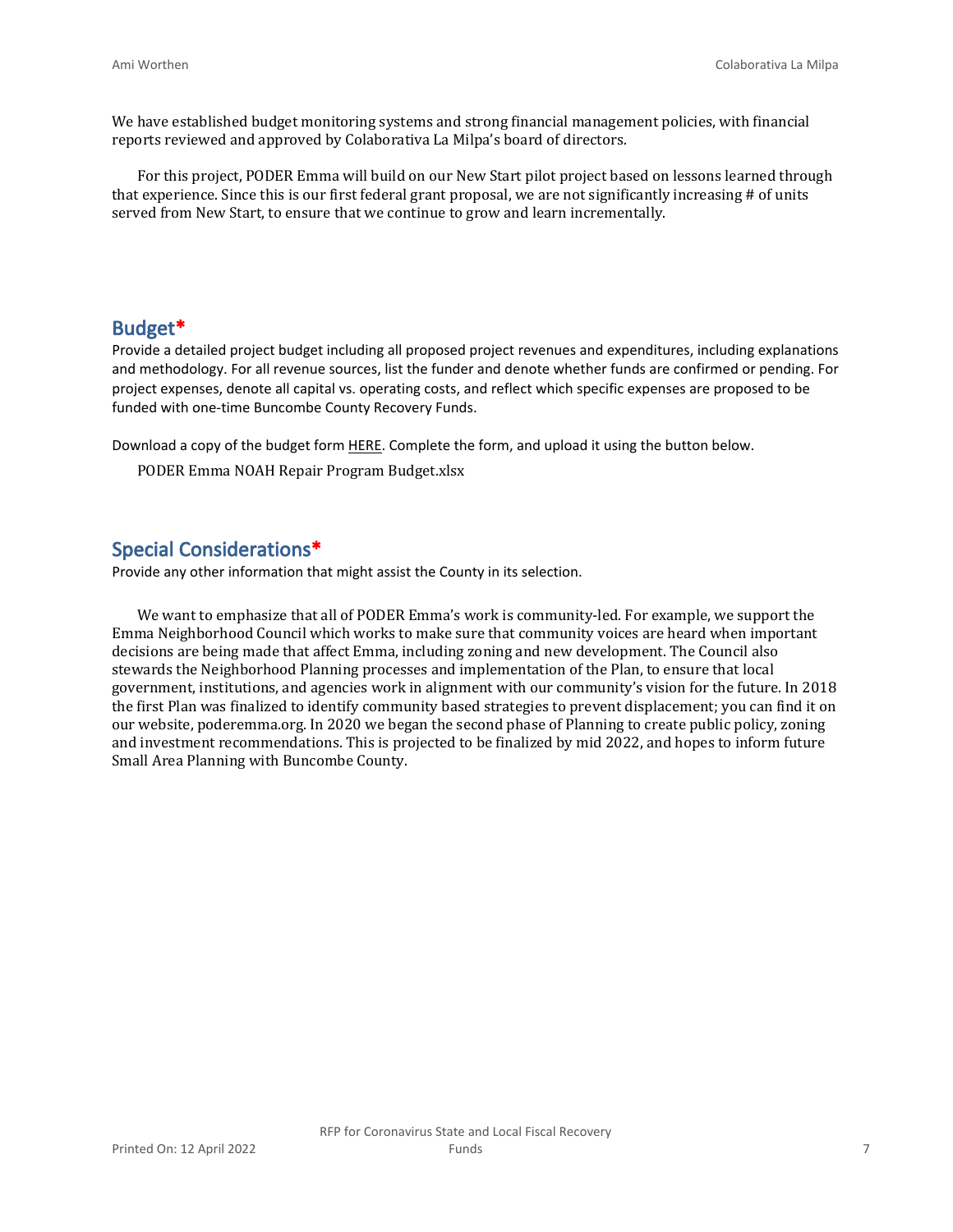## File Attachment Summary

### *Applicant File Uploads*

- Colaborativa La Milpa 501c3 IRS Letter.pdf
- PODER Emma NOAH Repair Program Budget.xlsx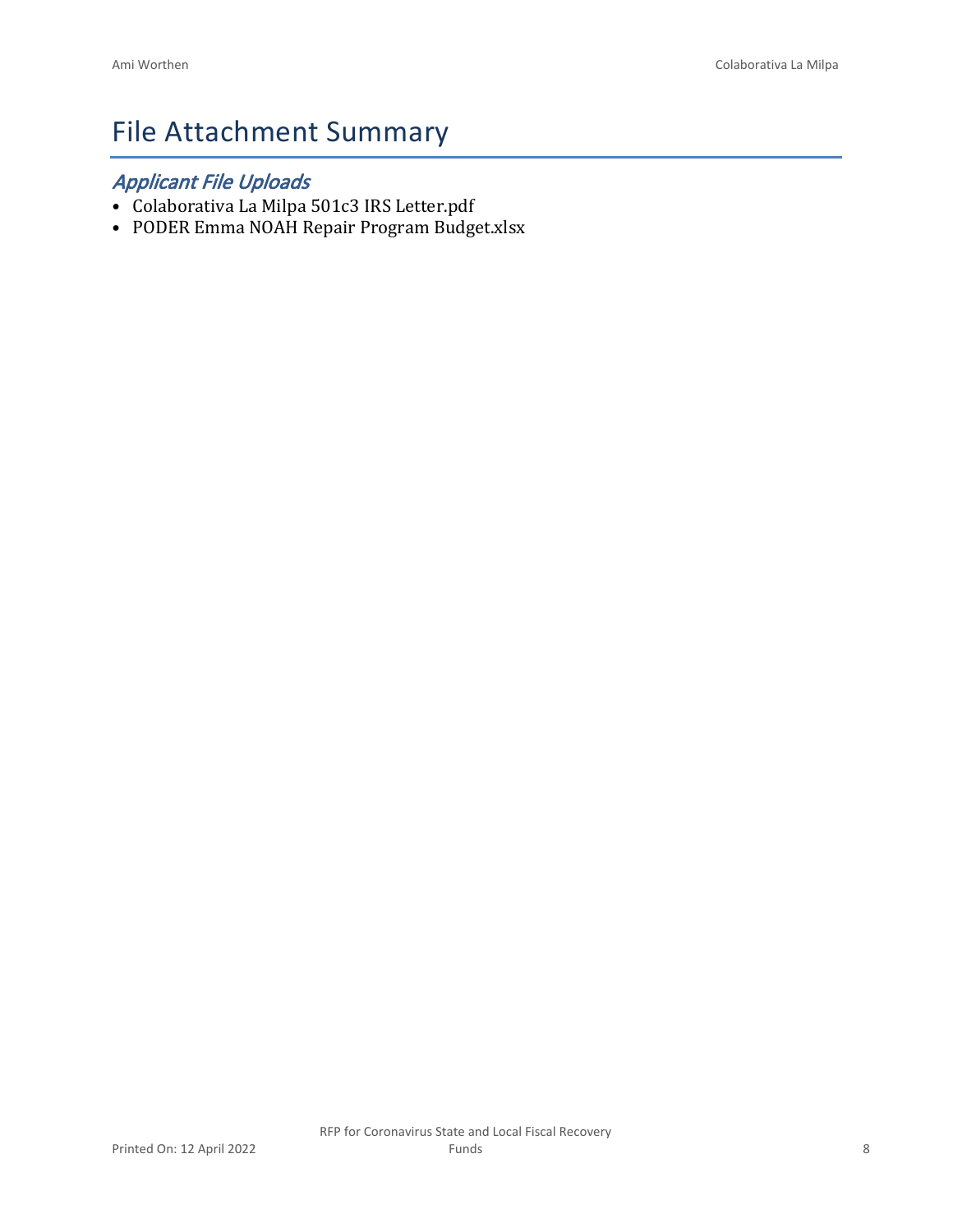

**Department of the Treasury Internal Revenue Service Tax Exempt and Government Entities PO BOX 2508** CINCINNATI, OH 45201

**COLABORATIVA LA MILPA** % MARISOL JIMENEZ 528 EMMA RD **ASHEVILLE, NC 28806** 

Date: March 25, 2021 **Employer ID number:** 20-8303608 Form 990 required: 990. Yes Person to contact: Name: K Gleason ID number: 0203083

Dear Sir or Madam:

We're responding to your request dated September 16, 2020, about your tax-exempt status.

We issued you a determination letter in July 2009, recognizing you as tax-exempt under Internal Revenue Code (IRC) Section 501(c)(3).

We also show you're not a private foundation as defined under IRC Section 509(a) because you're described in IRC Sections 509(a)(1) and 170(b)(1)(A)(vi).

Donors can deduct contributions they make to you as provided in IRC Section 170. You're also qualified to receive tax-deductible bequests, legacies, devises, transfers, or gifts under IRC Sections 2055, 2106, and 2522.

In the heading, we indicated whether you must file an annual information return. If you're required to file a return, you must file one of the following by the 15th day of the 5th month after the end of your annual accounting period.

- Form 990, Return of Organization Exempt From Income Tax
- Form 990-EZ, Short Form Return of Organization Exempt From Income Tax
- Form 990-N, Electronic Notice (e-Postcard) for Tax-Exempt Organizations Not Required to File Form 990 or Form 990EZ
- Form 990-PF, Return of Private Foundation or Section 4947(a)(1) Trust Treated as Private Foundation

According to IRC Section 6033(j), if you don't file a required annual information return or notice for 3 consecutive years, we'll revoke your tax-exempt status on the due date of the 3rd required return or notice.

You can get IRS forms or publications you need from our website at www.irs.gov/forms-pubs or by calling 800-TAX-FORM (800-829-3676).

If you have questions, call 877-829-5500 between 8 a.m. and 5 p.m., local time, Monday through Friday (Alaska and Hawaii follow Pacific time).

Thank you for your cooperation.

Sincerely, stephen a martin Stephen A. Martin Director, Exempt Organizations Rulings and Agreements

Letter 4168 (Rev. 09-2020) Catalog Number 66666G